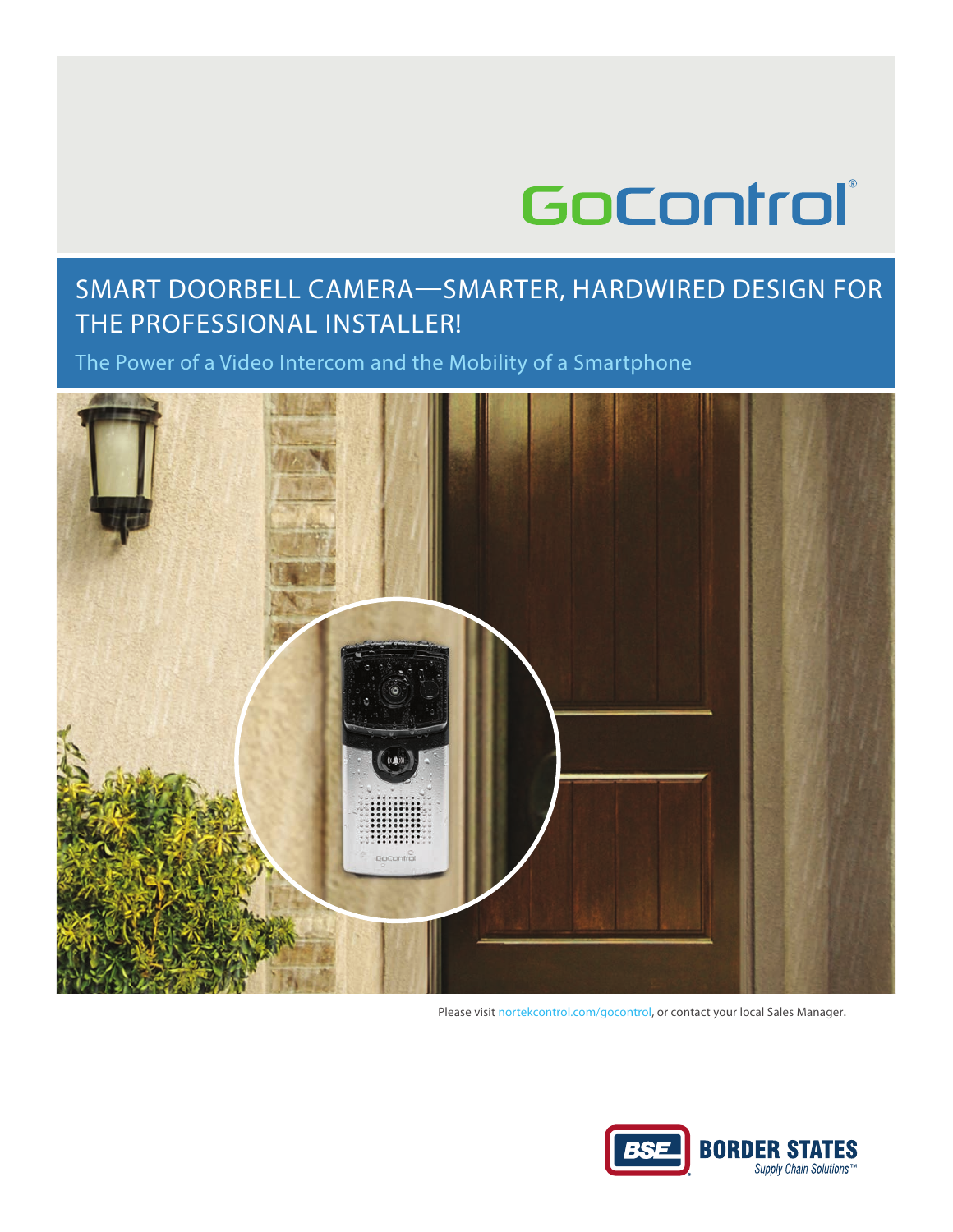With the GoControl Smart Doorbell Camera, you can see who is there, and answer your door on your smartphone app. Easy sale for professional installers.

#### Precisely Engineered for Exceptional Performance.

Sealed weather-proof design, fisheye camera lens, longer Wi-Fi range, optimized video record rate, and leading-edge infrared illuminators provide an enormous amount of video streaming power. Our Doorbell Camera is hard-wired, which makes it highly durable and low maintenance, an advantage that most other doorbell cameras cannot claim.

#### Powerful app Included.

Every GoControl Smart Doorbell Camera comes with a smartphone app, available for multiple users and devices. With our Doorbell Camera and the app, you'll never worry about receiving important packages when you're not at home. Answer the door remotely and instruct the delivery person on your app. View your activity log for added monitoring and security, and never miss an alert or an event.

#### audio and Visual.

Night Vision Infrared capabilities allow you to see who is at your door, even in darkness. With advanced motion detection capabilities, the GoControl Smart Doorbell Camera can alert you to the presence of visitors before they even ring the doorbell. our Doorbell Camera has crystal clear VoIP audio and a sound chamber, maximizing the quality of every decibel.

#### Designed to last the life of Your System

longer life, high performance in both hot and cold climates and professional install differentiates GoControl Smart Doorbell Camera from other doorbell camera brands. Using a tester minimizes troubleshooting and installation time to less than 10 minutes.



## GoControl makes your house a smart home.



SEE TALK TALK CONTROL PEACE OF MIND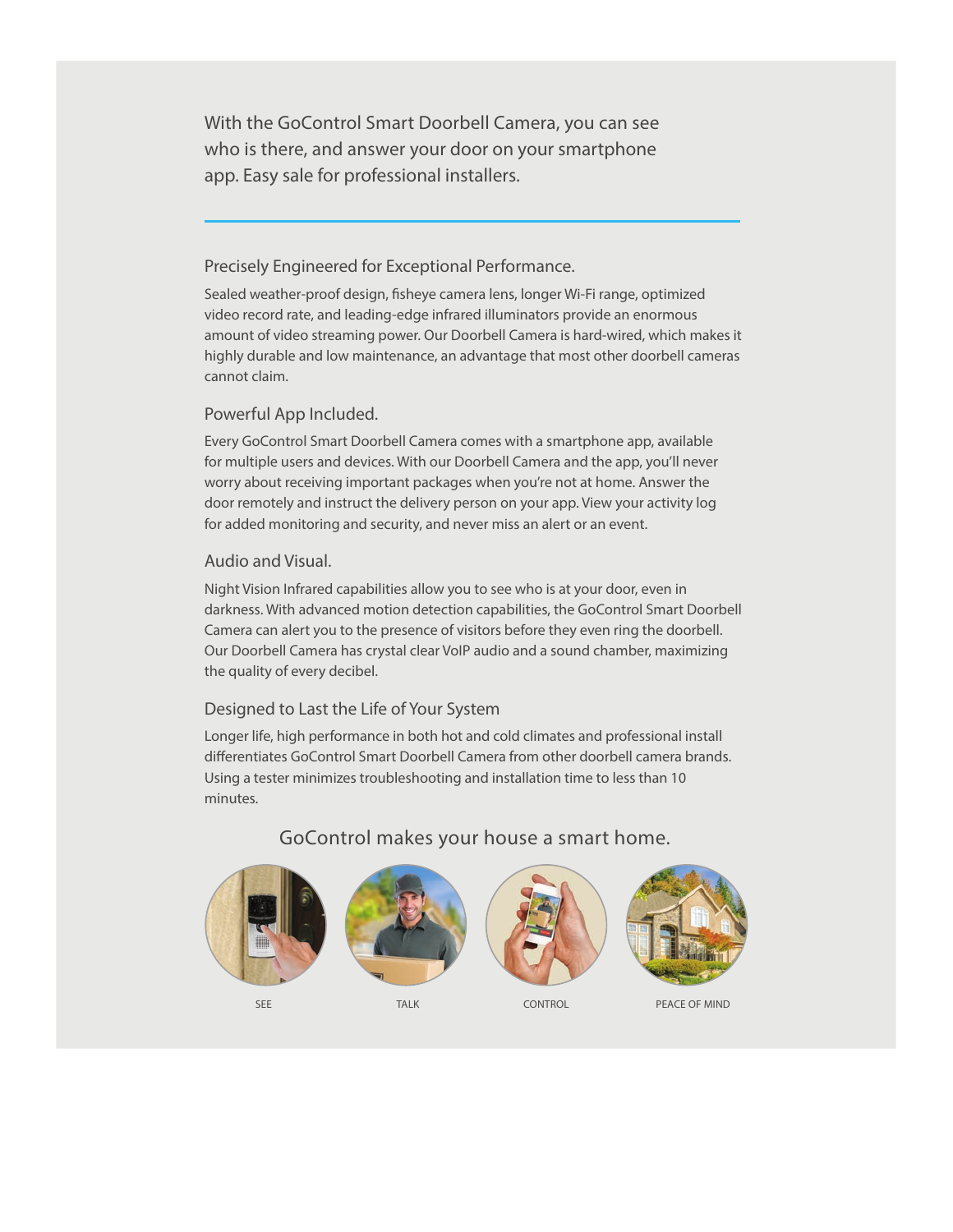# Smart DoorBell Camera SPeCIFICatIoNS & teCHNoloGY



5.5" H X 2.5" W X 1.4" D